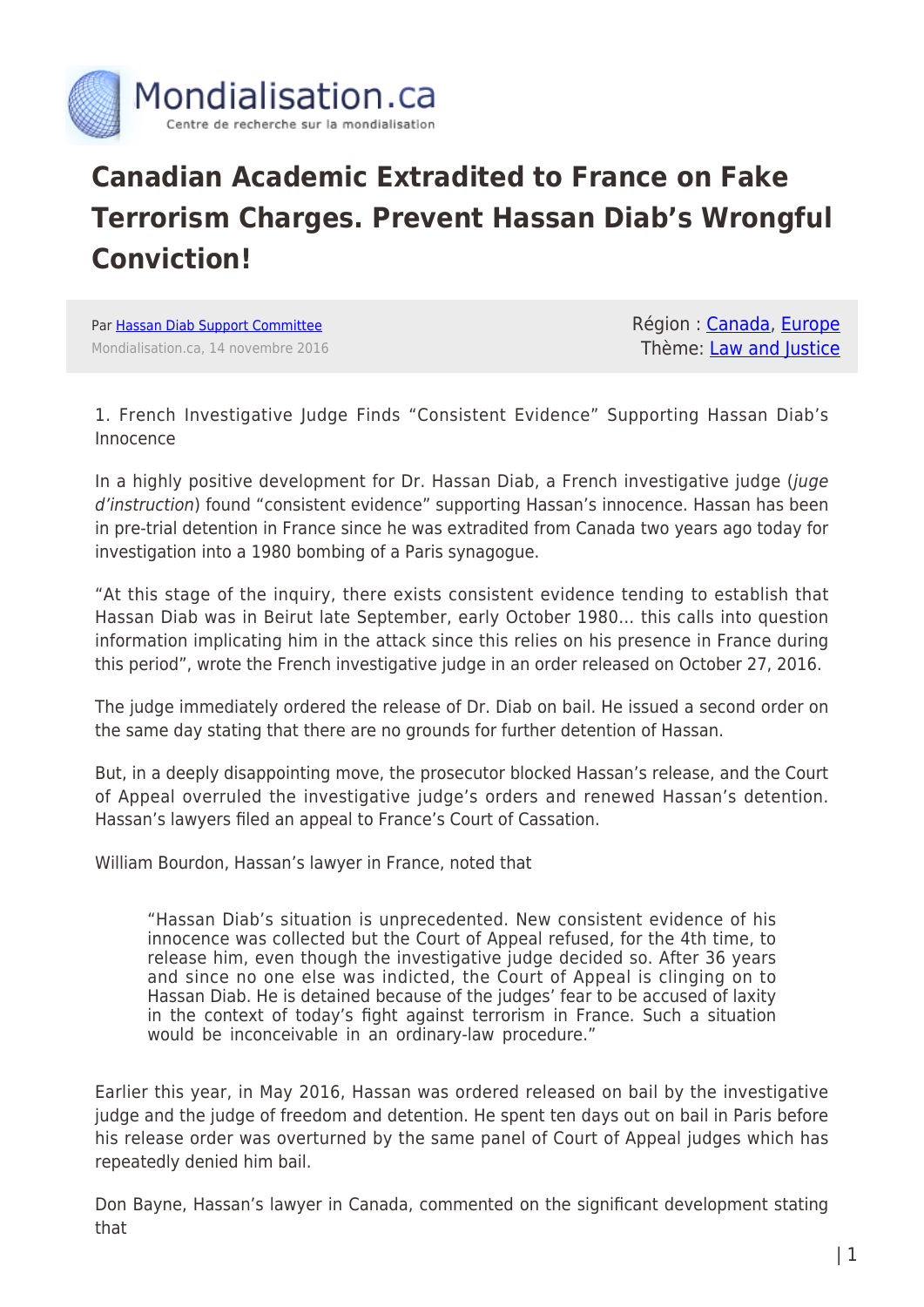"Dr. Diab's case is a tragic example of the serious flaws in Canada's extradition laws and practices. The courts in Canada at every level failed the basic test of fundamental justice that the evidence on which the foreign state relies to deprive a Canadian of his or her liberty be 'reliable'. The evidence in Dr. Diab's case was shown to be so unreliable (flawed handwriting comparisons said to be worthless by the world's leading handwriting experts, plus secret intelligence which is not evidence at all) that this innocent Canadian never should have been extradited. Yet he was, and despite even more evidence of Dr. Diab's innocence, he remains locked up in a French prison on a path to a manifestly wrongful conviction."

Hassan was extradited from Canada based on extremely contested and weak evidence. Justice Maranger, the Canadian extradition judge, stated that "the prospects of conviction in the context of a fair trial seem unlikely", but said his interpretation of Canada's extradition law left him no choice but to commit Hassan to extradition.

Michael Vonn, Policy Director of the British Columbia Civil Liberties Association, one of the interveners during the appeal of Hassan's extradition at the Court of Appeal for Ontario, remarked on two years of pretrial detention for Hassan, saying "The Government of Canada must act to raise Mr. Diab's case with the French authorities. We have the gravest concern that this case represents a profound miscarriage of justice and the time to act is long overdue."

Sukanya Pillay, Executive Director and General Counsel of the Canadian Civil Liberties Association, another intervener on Hassan's side at the Court of Appeal for Ontario, expressed concern that, "Mr. Diab has spent two years already in a French prison, was extradited on the basis of what appeared to be manifestly unreliable evidence, and has accordingly experienced a deprivation of fair process and an injustice to him and his family."

2. Join the Bring Hassan Home Campaign

Today marks 731 days away from home for Dr. Hassan Diab.

Two years ago, on November 14, 2014, Hassan was extradited from Canada to France based on a handwriting analysis report that the Canadian extradition judge described as "convoluted, very confusing, with conclusions that are suspect". Hassan continues to languish in a prison thousands of kilometres away from his family and community in Canada. Hassan has repeatedly denied all involvement in the bombing and strongly condemned the attack.

We are deeply concerned that Hassan may be wrongfully convicted under France's antiterrorism laws, based on deeply flawed handwriting analysis and the use of secret, unsourced intelligence. Hassan must receive a fair process, so he has a real chance to fight for justice and return to his home in Canada. We must make sure that the real perpetrators of the rue Copernic crime are brought to justice. Making an innocent man pay for a crime he did not commit will only further the tragedy.

Please join the Bring Hassan Home Campaign, by signing the statement at:

<http://www.justiceforhassandiab.org/bring-hassan-home>

Despite the hardship, Hassan remains hopeful that he will be exonerated and will return to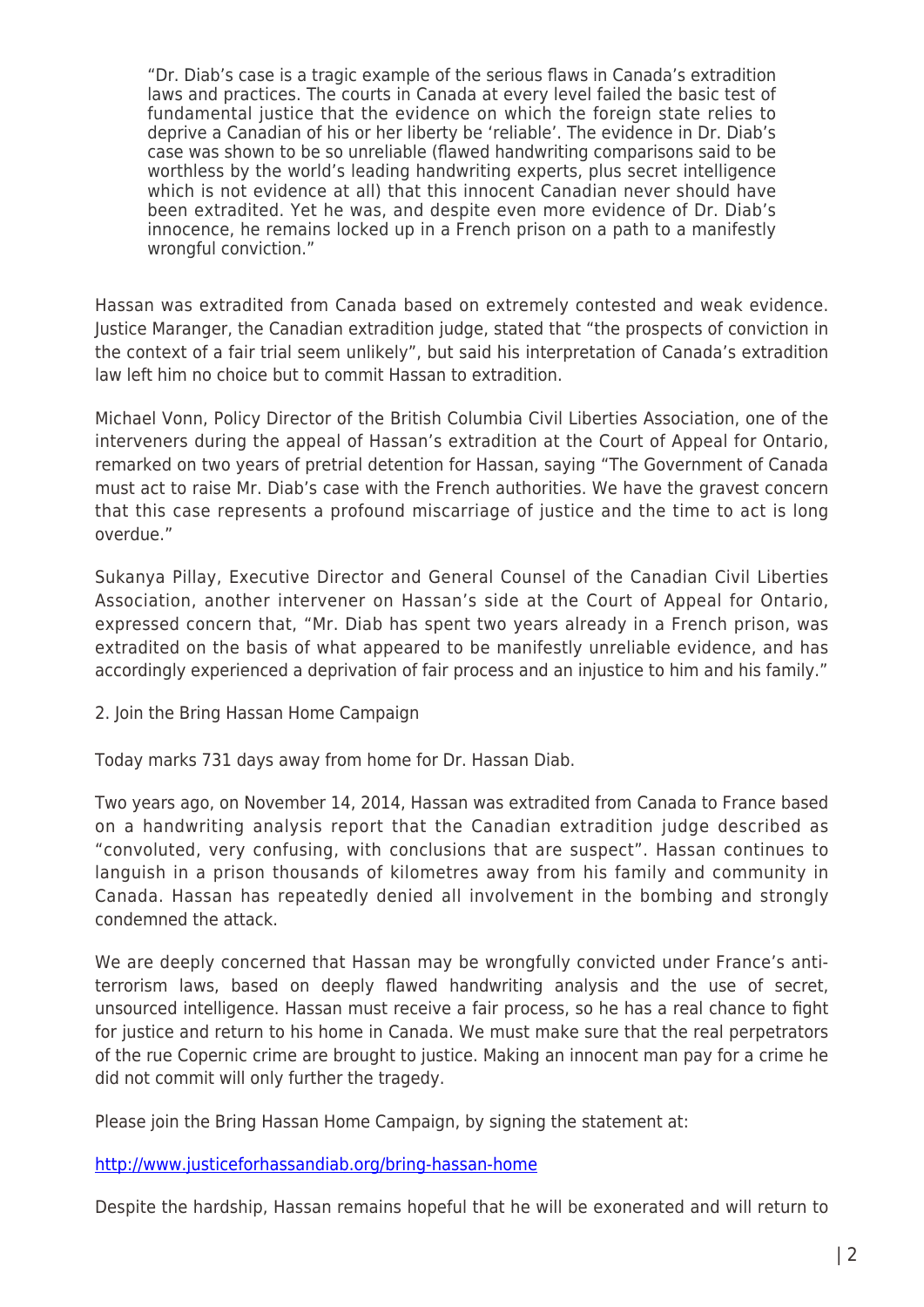his home in Canada. Hassan is very grateful for your continued support. Your support gives Hassan a real chance for justice and hope to return home!

3. Write to Canadian Ministers of Foreign Affairs and Justice

Please write to the Minister of Foreign Affairs, [Mr. Stéphane Dion](http://www.parl.gc.ca/Parliamentarians/en/members/Stephane-Dion(460)), and the Minister of Justice, [Ms. Jody Wilson-Raybould](http://www.parl.gc.ca/Parliamentarians/en/members/Jody-Wilson-Raybould(89494)), and urge them to raise Hassan's case with their counterparts in France, and make sure that Hassan is promptly released and returned to his home in Canada.

At the very least, the deeply flawed handwriting analysis and unsourced intelligence, which were withdrawn from the Canadian extradition proceedings, should not be used against Hassan in France. Using these discredited elements against Hassan undermines his right to a fair legal process and is a recipe for wrongful conviction.

A sample letter to the Ministers is available:: [.pdf version](http://www.justiceforhassandiab.org/wp-content/uploads/2016/11/Diab-Letter-to-Ministers-EN-2016-11.pdf) [.doc version](http://www.justiceforhassandiab.org/wp-content/uploads/2016/11/Diab-Letter-to-Ministers-EN-2016-11.docx)

Email addresses:

Mr. Stephane Dion, Minister of Foreign Affairs: [stephane.dion@parl.gc.ca](mailto:stephane.dion@parl.gc.ca) Ms. Jody Wilson-Reybould, Minister of Justice: Jody. Wilson-Raybould@parl.gc.ca

Please share your communication with *diabsupport@gmail.com*. Thank you.

Hassan Diab Support Committee Web: [http://www.justiceforhassandiab.org](http://www.justiceforhassandiab.org/) Email: [diabsupport@gmail.com](mailto:diabsupport@gmail.com) Facebook: <http://www.facebook.com/groups/friendsofhassandiab> Twitter: <http://twitter.com/friendsofhdiab> Blog: [http://friendsofhassandiab.blogspot.com](http://friendsofhassandiab.blogspot.com/)

La source originale de cet article est Mondialisation.ca Copyright © [Hassan Diab Support Committee](https://www.mondialisation.ca/author/hassan-diab-support-committee), Mondialisation.ca, 2016

Articles Par : [Hassan Diab](https://www.mondialisation.ca/author/hassan-diab-support-committee) [Support Committee](https://www.mondialisation.ca/author/hassan-diab-support-committee)

**Avis de non-responsabilité** : Les opinions exprimées dans cet article n'engagent que le ou les auteurs. Le Centre de recherche sur la mondialisation se dégage de toute responsabilité concernant le contenu de cet article et ne sera pas tenu responsable pour des erreurs ou informations incorrectes ou inexactes.

Le Centre de recherche sur la mondialisation (CRM) accorde la permission de reproduire la version intégrale ou des extraits d'articles du site **Mondialisation.ca** sur des sites de médias alternatifs. La source de l'article, l'adresse url ainsi qu'un hyperlien vers l'article original du CRM doivent être indiqués. Une note de droit d'auteur (copyright) doit également être indiquée.

Pour publier des articles de **[Mondialisation.ca](https://mondialisation.ca)** en format papier ou autre, y compris les sites Internet commerciaux, contactez: [media@globalresearch.ca](mailto:media@globalresearch.ca)

[Mondialisation.ca](https://mondialisation.ca) contient du matériel protégé par le droit d'auteur, dont le détenteur n'a pas toujours autorisé l'utilisation.